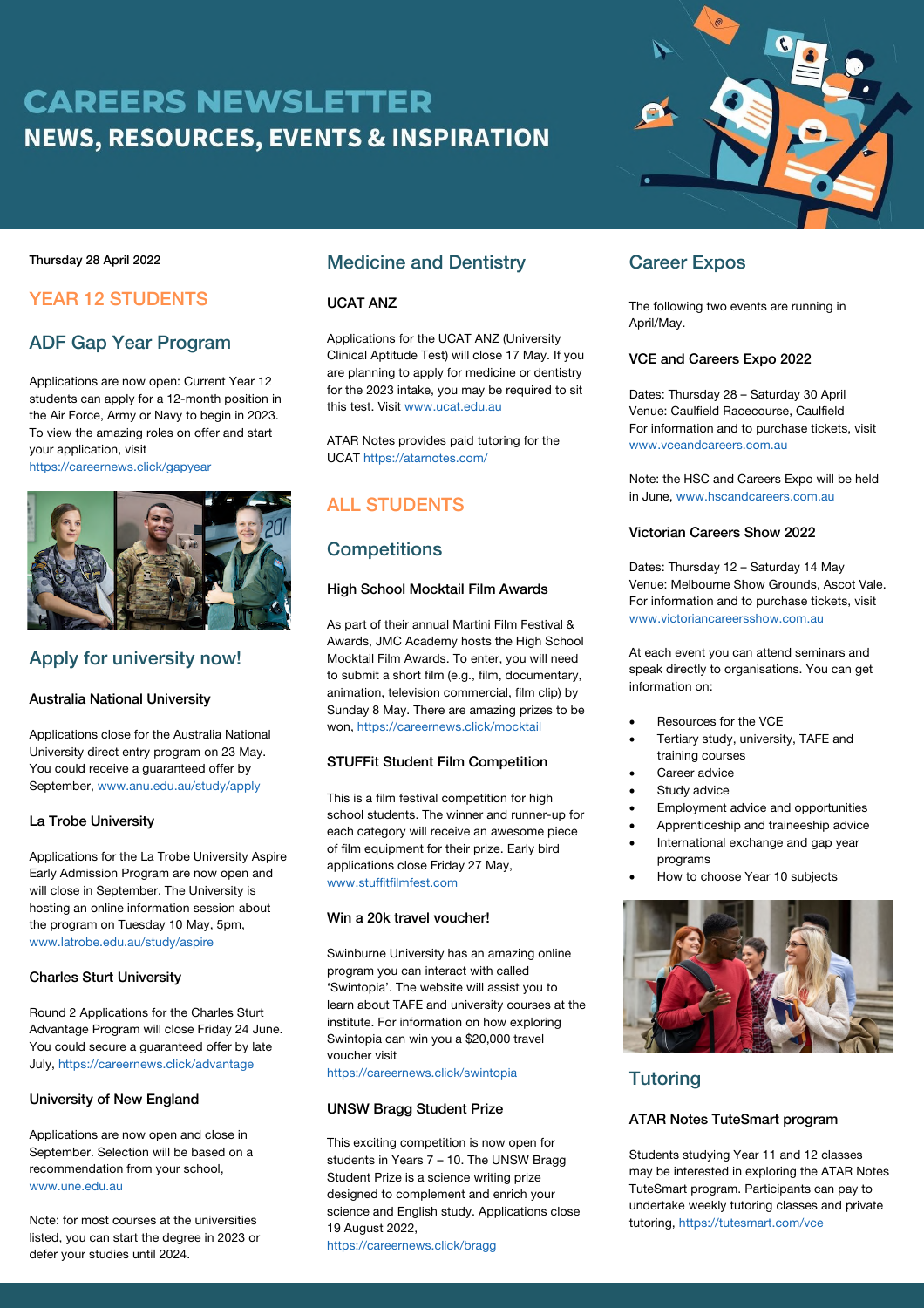# Research your university and TAFE course options

#### Tertiary Admission Centres

State-based Tertiary Admission Centres process course applications on behalf of universities, some TAFE institutes, and some private providers.

You can research courses, prerequisites, selection criteria and ATAR profiles for the 2022 intake.

Courses for the 2023 intake will be updated mid-year but you can use the archived information as a guide.

Websites are listed below

| Victoria             | www.vtac.edu.au  |
|----------------------|------------------|
| <b>NSW &amp; ACT</b> | www.uac.edu.au   |
| QLD                  | www.gtac.edu.au  |
| SA & NT              | www.satac.edu.au |
| Tasmania             | www.utas.edu.au  |
| WА                   | www.tisc.edu.au  |

#### Australia wide search

Course Seeker is a fantastic website that enables students to explore courses for each state on the one website.

You can research courses, prerequisites, selection criteria and ATAR profiles for the 2022 intake. Course information for the 2023 intake will be updated later in the year, www.courseseeker.edu.au



#### TAFE

MySkills is the national directory of vocational education (VET) organisations and courses. You can search for courses or occupations and use a location search.

You can also browse courses and occupations by industries such as health & community services, manufacturing & engineering, and arts & culture, www.myskills.gov.au



# National Security Careers

#### Do you have what it takes to work in intelligence?

The Australian Signals Directorate (ASD) defends Australia from global threats and advances the national interest by providing foreign signals intelligence, cyber security and offensive cyber operations, as directed by the Australian Government.

You can work for ASD through university or apprenticeship pathways:

#### Apprenticeship

Year 12 students can apply for the Australian Government Digital Apprenticeship program for the 2023 intake. Visit

https://careernews.click/digital to check for application dates when they are available.

For information on careers and entry pathways, visit www.asd.gov.au/careers

#### ASD Cyber Security and Robotics Work **Experience**

Applications are now open for this incredible program running between 11 – 15 July at Canberra. Year 11 and 12 students are welcome to apply as well as high achieving Year 10 students. For information on this unique opportunity visit https://careernews.click/cyber



## **Interested in construction?**

#### Complete this short course and go into the draw to win \$5000!

Year13 have partnered with Construction Skills Queensland to develop a short course for students interested in pursuing a career in construction called 'The New-Print of Construction'.

You will complete quizzes on the following 4 modules:

- Skills of the industry
- Working in construction
- Making it happen
- Gearing up for the job

One successful applicant will win \$5000! For information and to start the program, visit https://year13.com.au/academy/CSQ

### Dates for your diary

#### The University of Melbourne

#### Focus on Melbourne

The University of Melbourne is hosting the following course information seminars for prospective students in May and June.

| Mav |                        |
|-----|------------------------|
| 11  | Engineering            |
| 12  | Commerce               |
| 23  | Design                 |
| 25  | Science                |
| 25  | Fine Arts              |
| 26  | Agriculture            |
| 26  | Law                    |
| 31  | Biomedicine            |
| 31  | Teaching and Education |

| June |                       |
|------|-----------------------|
|      | <b>Vet Sciences</b>   |
|      | Arts                  |
| 2    | Music                 |
|      | IT & Computer Science |

For information and to RSVP, visit https://careernews.click/focusonmelb

#### Meet Melbourne

The University is hosting information seminars for prospective students at the following locations in May and June:

| May  |             |
|------|-------------|
| 31   | Warrnambool |
|      |             |
| June |             |
|      | Horsham     |
| 7    | Bendigo     |
| 8    | Echuca      |

For information and to RSVP, visit https://careernews.click/meetmelb

### Australian Catholic University (ACU)

The University is holding the following online information sessions for prospective students and their families:

ACU regional and remote student information session. Tuesday 10 May. 6pm – 6.30pm

ACU entry and pathways for Year 12 students. Tuesday 24 May. 6pm – 6.30pm

Information: www.acu.edu.au/about-acu/events

#### University of Wollongong

The University is hosting an information session for prospective students and their families at Albury on Wednesday 25 May and an online information session on Tuesday 14 June, www.uow.edu.au/study/events/